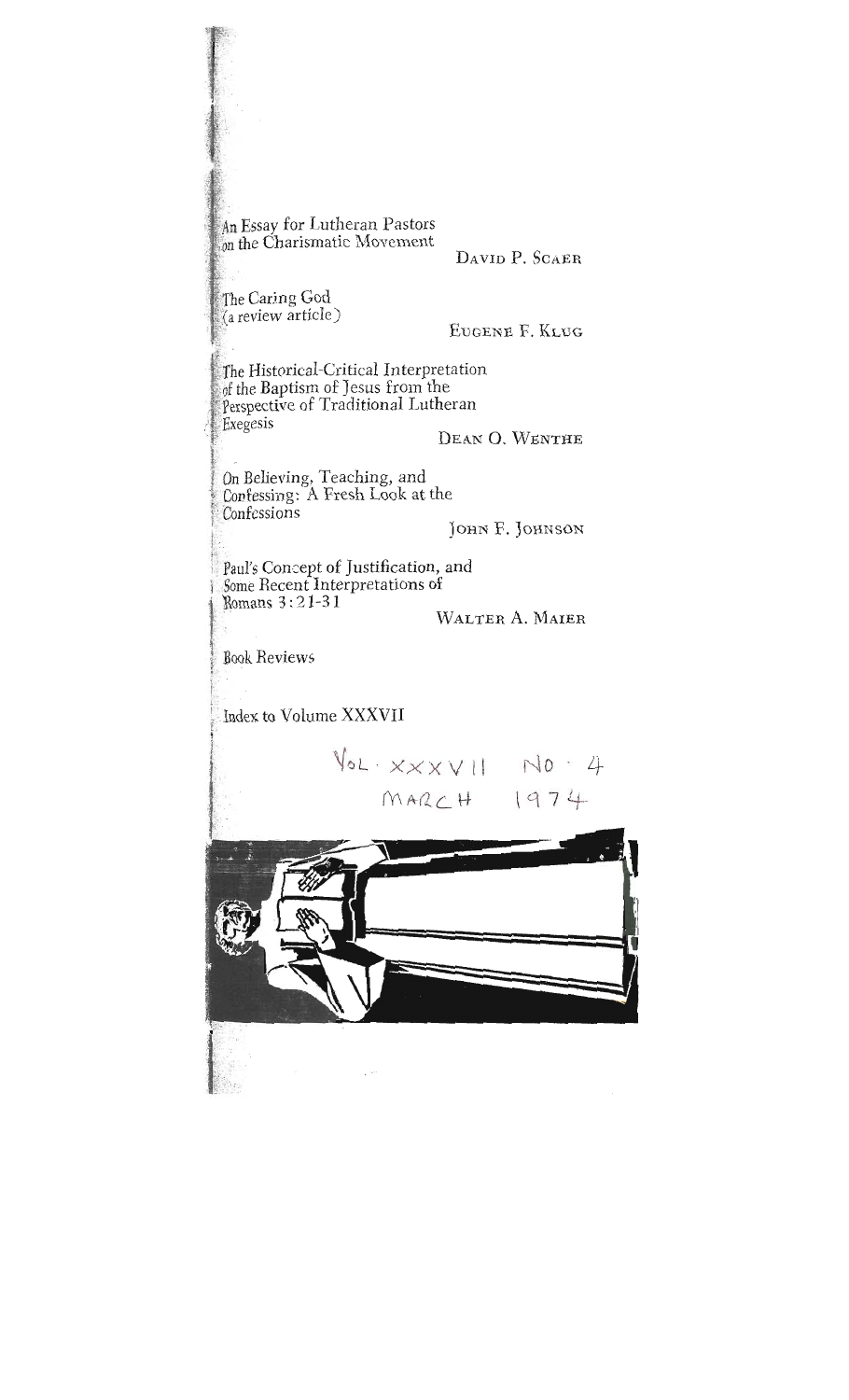(A *review article)* 

UGUSTZNE LOOI<EID AT THE world and life in it and, mind- A ful of God's teaching in Holy Scriptures, announced that "God is not a workman who, when He has completed His work, leaves it to itself and goes His way." In a very real sense, therefore, one could hardly imagine a more appropriate title for a book that deals with the existential facts of life-men, events, and things in history--than "The Caring God." (THE CARING GOD. Perspectives on Providence. Edited by Carl S. Meyer and Herbert T. Mayer. Concordia, St. Louis, 1973. \$8.95. Cloth. 240 pagcs.)

The subject lies at the very heart, not only of theology, but of every person's life. God's provident might and grace funnel directly upon the head of this old aching world and every aching soul in it.

Fatalism and determinism, secularism's favorite and so-ancient alternatives, are unacceptable to the Christian. As usual, the Greeks had a word for it, in fact very pronounced notions about some mysterious, irreversible force controlling men and events. Tyche they called it, Fate, Chance, or "Whatever-will-be-will-be"--men and nations dealt with as impersonally and whimsically as chaff in the wind.

The Christian knows that in this world of his, or of which by the goodness of God he is a part, it is God's creative and supportive power which accounts for everything, also the natural laws which are so basic to continued existence. God's concurrence in all that happens, however, is never merely remote or indirect, tangentially connected with the world He created. On this whole matter of God's providential concurrence in all things, Luther reminds us that "however it may appear to us to be done mutably and contingently, (it) is in reality done necessarily and immutably in respect of God's will." (Bondage of the Will, Packer-Johnston trans., 80) While Luther steadfastly rejected the notion of coercion or determinism in the sequence of human and world events, upholding always the full accountability of man for what he does, particularly the evil man does, the Reformer stresses heavily the fundamental Scriptural truth that, if God indeed be God, "then what He foreknows must necessarily come to pass; otherwise, who could believe His promises, and who would fear His threatenings?" (Ibid., 213)

Thus, through all of Lutheran theology runs the sobering dictum, articulated so plainly in Holy Writ, that "except the Lord build the house, they labor in vain that build it." (Ps.  $127, 1$ ) The fact that our activity is simultaneous with God's supportive, providential action accounts for the synthesis. He is the One through Whom we live and have our being; and without His continuing, upholding preservation, divine providence, things would wind down rather quickly, let us say, immediately; and we, in short, would be helpless, utterly. (Acts 17, 28) "It was through Him that everything was made, . . . every single thing" and "He is both the first principle and the up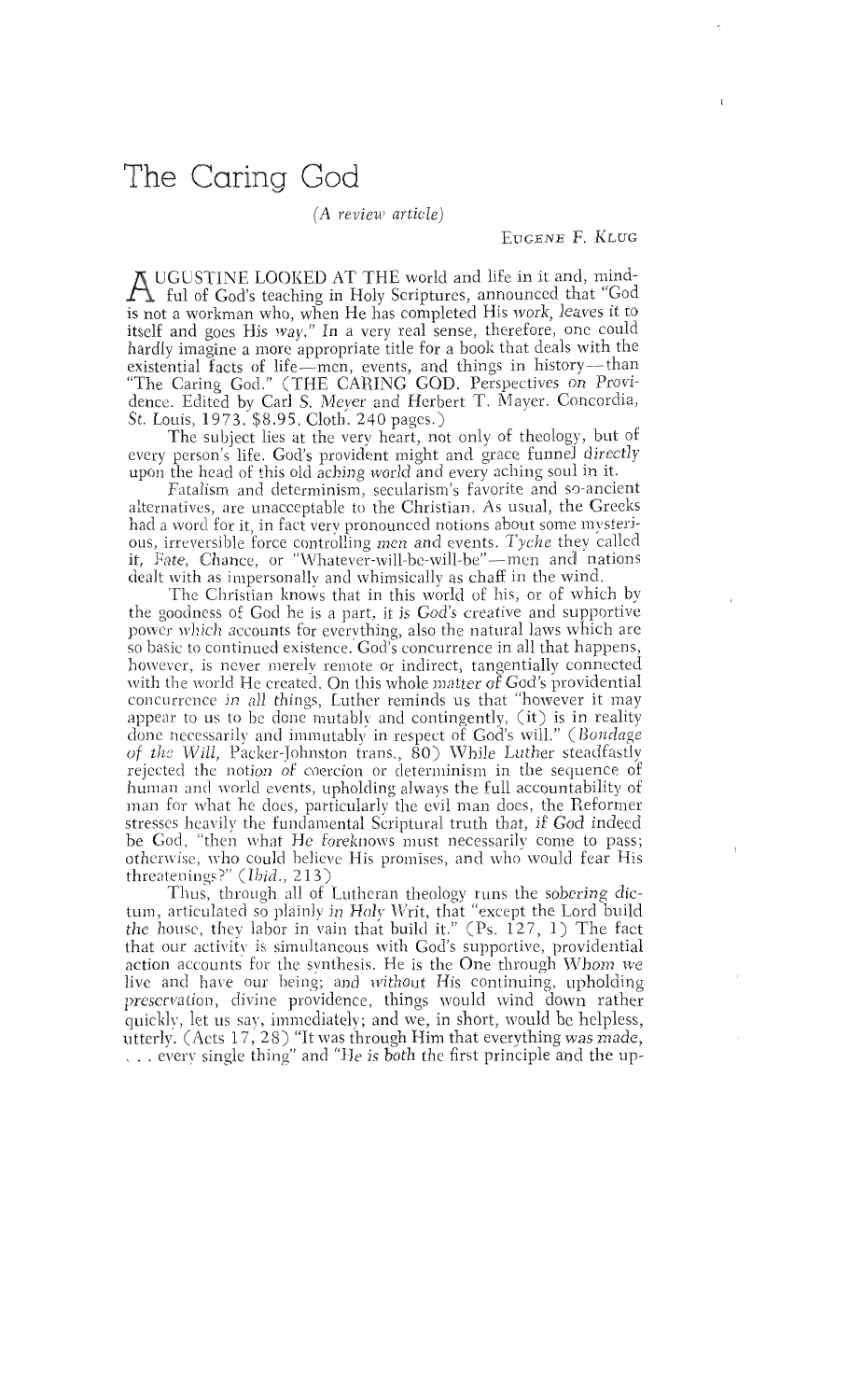holding principle of the whole scheme of creation  $\ldots$ . Life from nothing began through Him, and life from the dead began through Him; He is, therefore, justly called, the Lord of all." The whole issue of "The Caring God" could hardly have been stated any better than in these words of the Apostle Paul to the Colossian Christians. (1, 16E)

Sin's entrance into this world and its despoiling of man, to the. extent of the fateful, terrible loss of God's image and likeness, did not alter the fact of God's continued providential care. Sin took its awful toll, but God neither withdrew His supportive hand from the realm of nature, nor from man the sinner. In His wondrous, unspeakable mercy and grace, God provided for sinners' salvation. "For the grace of God that bringeth salvation hath appeared to all men." Jesus Christ was the promised Seed and Savior, in Whom we trust and in Whom we have forgiveness, as we now are "looking for that blessed hope, and the glorious appearing of the great God and our Savior Jesus Christ, who gave himself for us, that he might redeem us from all iniquity and purify unto himself a peculiar people, zealous of good works." (Titus 2,  $1 if$ ) "Tell men of these things," Paul urges Titus (and us), "and urge them to action, using a reprimand where necessary with all the authority of God's minister-and as such let no one treat you with contempt." (v. 15)

There is a lack of this sense of urgencv in the substance, arrangement, and overall thrust of this symposium of essays on "The Caring God." As a result, nothing exciting and significant is finally said. Eight essays, loosely laid side by side, each attempting to present a different vista out of the deliberately chosen slots of secular disciplines—philosophy, history, psychology, sociology, literature, biology -finally end up with no clear, distinct message. Perhaps the fact that the chief editor, Carl S. Meyer, died before the project could be completed, accounts for the gap being left, for things "kinda hanging." But then it need not have come out this way. Those to whom the task finally fell of pulling the strings together could at the very least have attempted some kind of convincing, definitive synthesis concerning "The Caring God," something to close the gap.

By itself the chapter by Meyer on the "Concept of Providence in Modern Historical Thought" is one of the best, certainly the clearest. Competely uncomplicated, and with commendable accuracy, it sums up the story concerning the concept "providence" in the annals of human history.

The initial chapter (Martin Scharlemann), designed to be the theological. or Biblical offering on the subject, is likewise lucid and moves easily. Luther's threefold division of the Creed forms its basis, showing the Caring God in His creative, redemptive, and sanctifying activities in behalf of human kind, as well as the concomitant upholding of the natural realm around man. The chapter is probably too slim in view of the voluminous Biblical testimony on the subject.

"Providence in Christian Thought" (Richard Baepler) traces historically-with some redundancy when laid against Meyer's chapter-the concept of God's overarching rule and will in directing history towards its consummation. The leading figures-Augustine,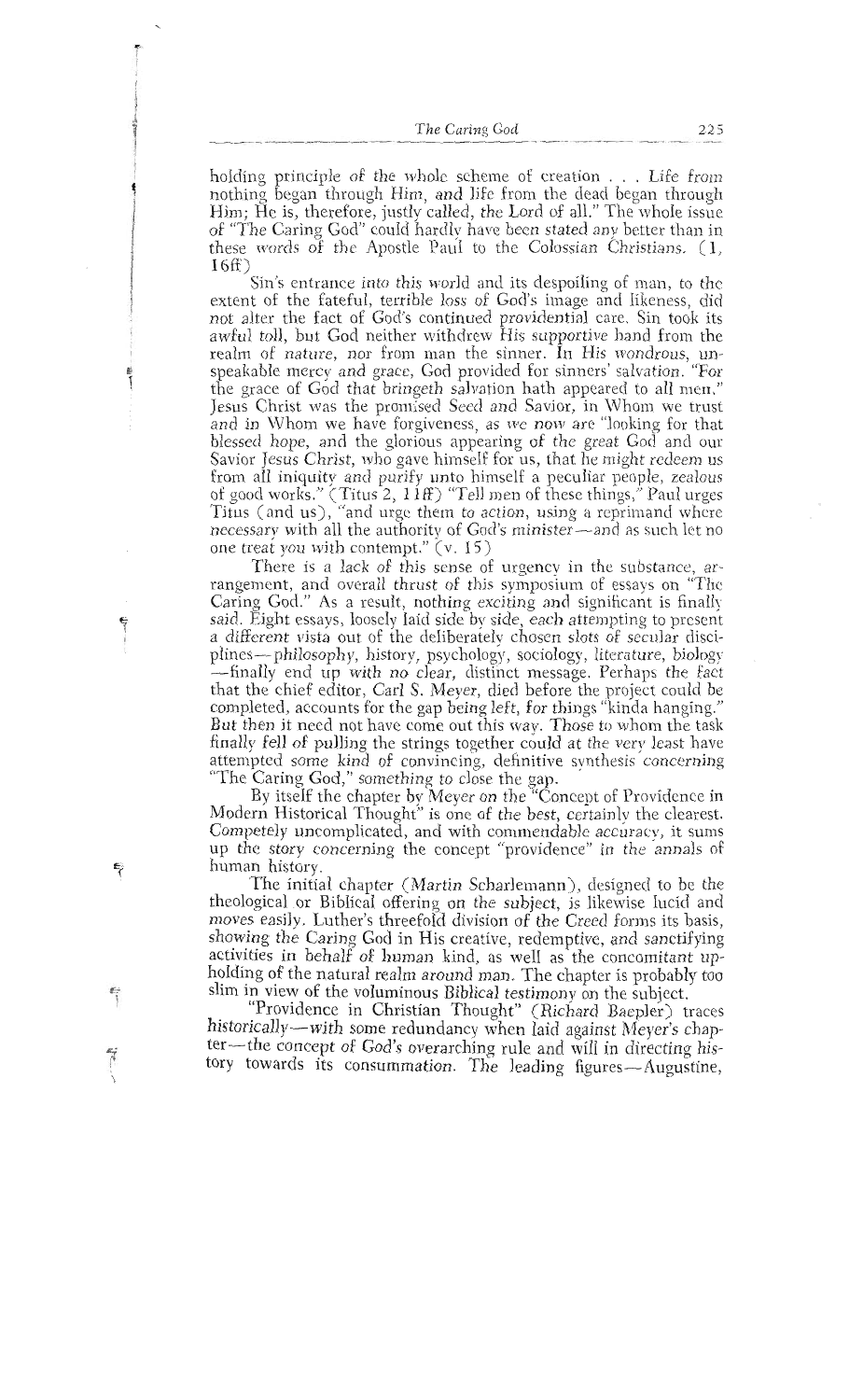Aquinas, Luther, Calvin, Schleiermacher, Tillich-are all part of the ably sketched panorama. Besides the pluses, however, there are a few minuses. Scripture appears as a sort of ancient document that simply grew out of Hebrew and early Christian thought, with no apparent connection to divine inspiration (and providence!). Luther's significant contribution on the whole subject of divine providence and the problem of evil is much too brief. At the very least a special chapter should have been devoted by editorial fiat to what Luther has to say on the key matters: God's governance of all things; divine sovereignty; "free will" as uniquely too grandiose a term ever to be applied to man, thus exclusively an attribute belonging to God alone; the problem of evil; God's concurrence in the events of history; and the fact of man's will in a bondage so deep that he is totally unable, more so even than a chunk of marble in the hands of a master sculptor, to be or to do anything which would spiritually alter his condition and status *coram Deo.* And, in view of what Luther has to say in his *magnum opus* against Erasmus, one wonders whether it is indeed *true*, as Baepler claims, that "he (Luther) does not wrestle with the problem of evil as it appears to be most acute to many of our contemporaries"? Actually, Luther's treatment of the problem of evil in specific cases—Pharaoh, Judas, Esau—is brilliant, to say the least. In fact, it is fair to ask: Has anvone else ever done it better and more clearly than the great Reformer? Completely debatable is Baepler's judgment that "the theology of Tillich lends itself powerfully to preaching and to apologetic work for people who resonate to the existentialists' analysis of human life." What kind of "resonating" may one rightly expect, when everyone understands Tillich, if at all, in his own way and thus is likely to resonate on his own horn?

"A Philosophical View of Providence" (Curtis Huber) is an ably written, tight piece of work, which though brief seeks to get at some of the implications of the tension between divine providence and human contingency of events as philosophy has dealt with these matters. Philosophy itself, rather than philosophers, is Huber's focus, and his main objective is to show that "we have justified the claim that belief in God's providence is rationally defensible and meaningful." Included is an effort at addressing the tension between human freedom and evil, with a spirit of readiness to let the Biblical witness inform where human reason otherwise is stymied.

"Providence and Psychology" (Ralph Underwager) is an interesting chapter, but the possible, limited value of the inquiry into this area is pretty well given by the author's own put-down, that "psychology is in a state of flux, of impending change." When, we wonder, has it not been? Inexact science that it is? So, in the final assay there is not much to hope for out of this corner. The chapter is a little weak on the proper distinction of Law and Gospel. In fact it inclines towards antinomianism with its pitch for "Gospel-Openness" in trying to describe the pattern of human behavior in the believer. Fact is, of course, that the believer is always saint and sinner in the same skin, at the same moment, till he dies, and so he stands in constant need of both Law and Gospel in their proper spheres and function.

"Sociology's Reluctant Participation in the Dialog Concerning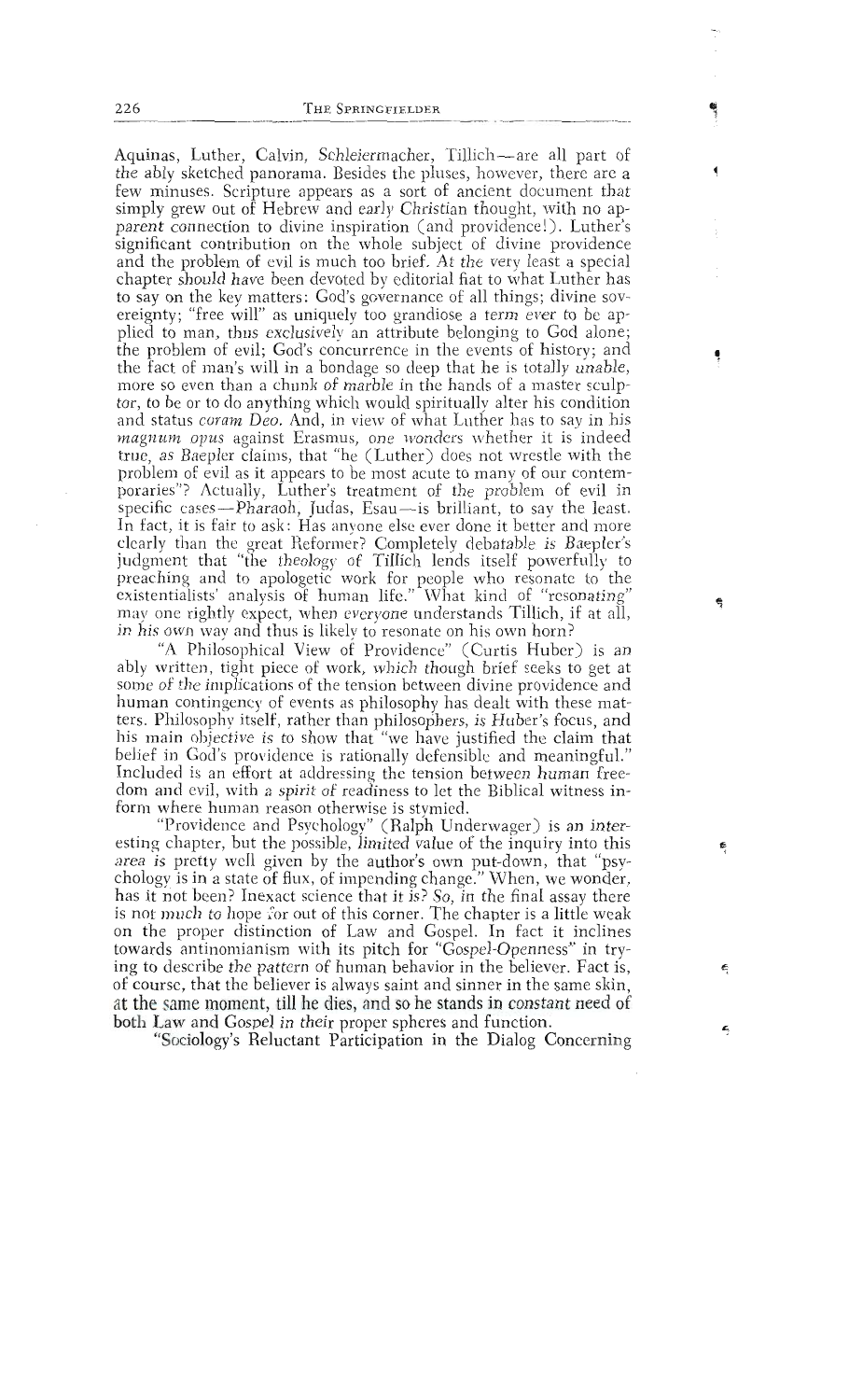Providence" (David Schuller) points out the obvious, viz., that "an increase of secularity is a contemporary reality," as well as the fact that sociology is pagan and prefers its own humanistic alternatives to divine providence, or even the thought of it. Therefore, rather than "reluctant," sociology would be better characterized as "domineering;" at least it tries to be. Theologically, there are a number of strictures against this chapter. To claim that theological humanism is not an abandonment of the Christian faith goes beyond this reviewer's credulity. Also more than suspect is the emphasis on realized eschatology as the hope for which the Christian and the church quest in this present evil world.

"Voices of Change: The Arts and Divine Providence" (Warren Rubel) presents a survey of literature, especially moclern, in its response to the meaning of divine providence in human existence. Literary art, according to the author, has at present a twofold stress: 1) a certain amount of malaise, or disquietude, over against Western culture; and 2) an emphasis on the increasing importance of hope, transcendence, and order in life. But all of this is so hopelessly sterile, because of its anthropocentricity, a fact which might have been given the heavy pedal. Puzzling, too, as a theological message is the author's enigmatic final statement: "Our Christian faith becomes pertinent when we face the old and the new Adam in ourselves and in other men, still yearning for and still needing salvation." Time and space do not allow further probing into the meaning of this theologically garbled bit of gobbledygook.

"Providentialism and Evolutionary Biology" (John Gienapp) is the closing chapter. Traced is the development from the time when science once worked with an awareness of and conviction for the transcendent and immanent support of all things by the Creator to the evolutionary science of our day, which discounts all divine providence and attributes to things themselves, to matter and the whole biological process, the wisdom, omnipotence, purpose, etc., which once were spoken of as belonging to God alone. So, Christians are "to be reminded," urges the author, "that knowledge of the way God deals with man and the world must be derived from the ways He reveals Himself in the Word, not in nature itself," for "nature reveals only the *Deus absconditus."* There is reason to wonder whether the concepts *Deus revelatus* and *Deus absconditus* are really understood or accepted in accord with Lutheran theology; or whether in fact there is not a more Barthian slant opted for, whether wittingly or unwittingly.

Now the time was there for at least a summary wrap-up in a concluding chapter, to pull various loose strands together. But there is none. So several things are left dangling, including the reader himself. Scripture, as every Christian knowns, leaves no one dangling in its explicit testimony to trembling mankind concerning "The Caring God." It instructs, admonishes, consoles, holds forth solid hope in a manner without compare. Some things, it is true, it leaves unanswered for the believer, not the least being the trials, heaviness, temptations of this existence. But, although he does not always see the purpose of God's dispensations, the Christian clings firmly and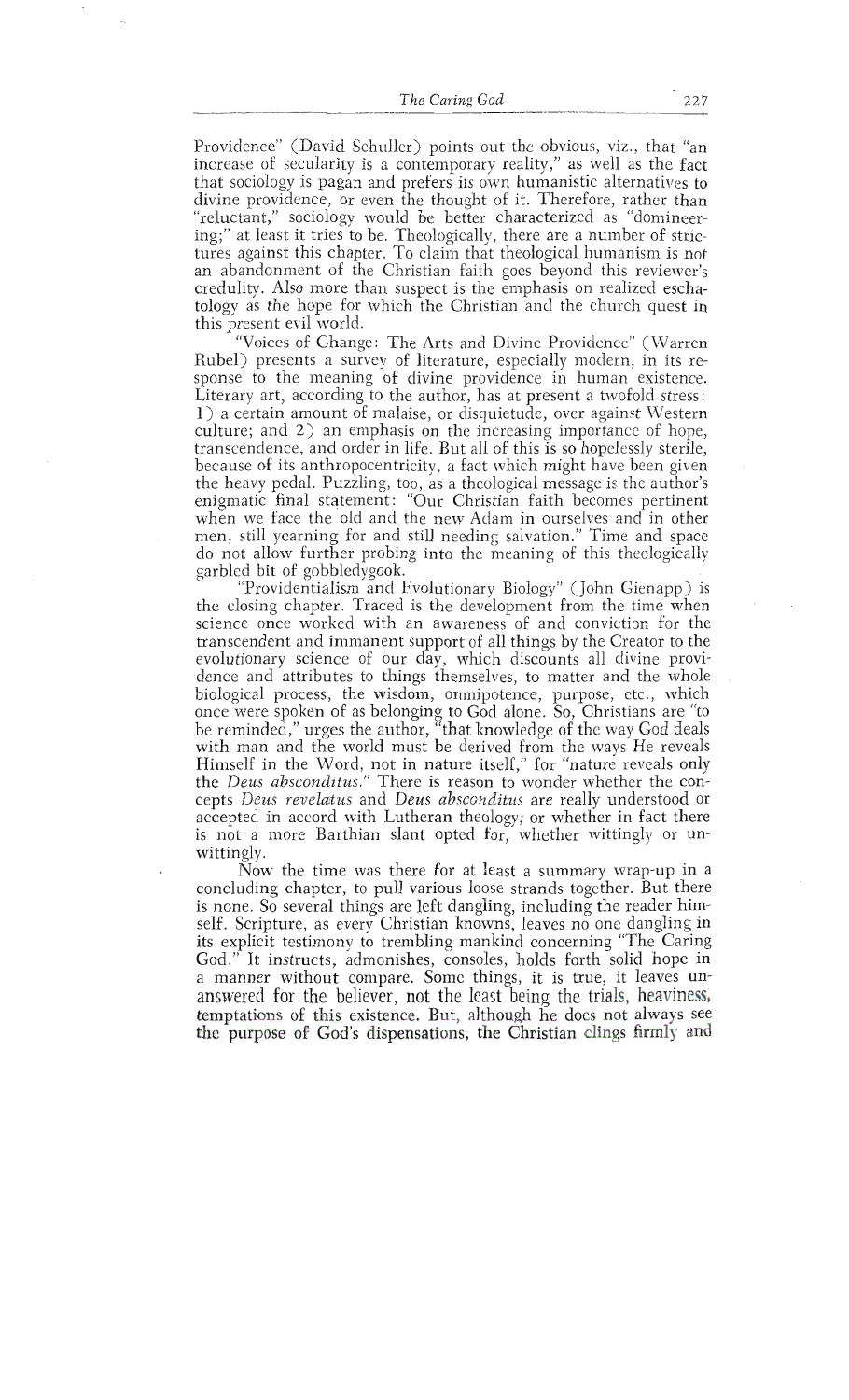with conviction to what the Apostle Peter exhorts: "Whom having not seen, ye love; in whom, though now ye see him not, yet believing, ye rejoice with joy unspeakable and full of glory; receiving the end of your faith, even the salvation of your souls." (I Pet. 1, 8f) Unanswered things, judgments and purposes of God, remain still. For who will venture to be God's counselor, as Paul reminds us? (Rom. 11, 33ff)  $(1, 33ff)$ 

Precisely these are some of the great truths which deserved a hearing when treating of "The Caring God." Had the closing chapter been no more than Paul Gerhardt's mighty "Befiehl du deine Wege," it would have been enough. The whole story is there in twelve beau-<br>tiful stanzas, if you choose the translation in the Lutheran Hymnal  $(N_0, 520)$ , or sixteen verses in John Wesley's version. The latter, while not well known or widely used (it does not fit the tune to which (a) wheely used (it does not it the turn  $\frac{1}{2}$  is usually sung), is by an odus the su  $\alpha$ unds and seas obey,  $\alpha$ 

- 1. Commit thou all thy griefs And ways into His hands,
- To His sure truth and tender care Who earth and heaven commands.
- 2. Who points the clouds their course, Whom winds and seas obev,
- He shall direct thy wandering feet, He shall prepare thy way.
- 3. Thou on the Lord rely; So safe shalt thou go on;
- Fix on His work thy steadfast eye, So shall thy work be done.
- 4. No profit canst thou gain By self-consuming care;
- To Him commend thy cause; His ear Attends the softest prayer.
- 5. Thy everlasting truth, Father, Thy ceaseless love,
- Sees all Thy children's wants and knows What best for each will prove.
- 6. And whatsoe'er Thou will'st Thou dost, O King of kings;
- What Thy unerring wisdom chose, Thy power to being brings.
- 7. Thou everywhere hast sway, And all things serve Thy might;
- Thy every act pure blessing is,
- Thy path unsullied light.<br>When Thou arisest, Lord, 8.
	- Who shall Thy work withstand?
- When all Thy children want, Thou giv'st; Who, who, shall stay Thy hand?
- 9. Give to the winds thy fears; Hope and be undismayed;